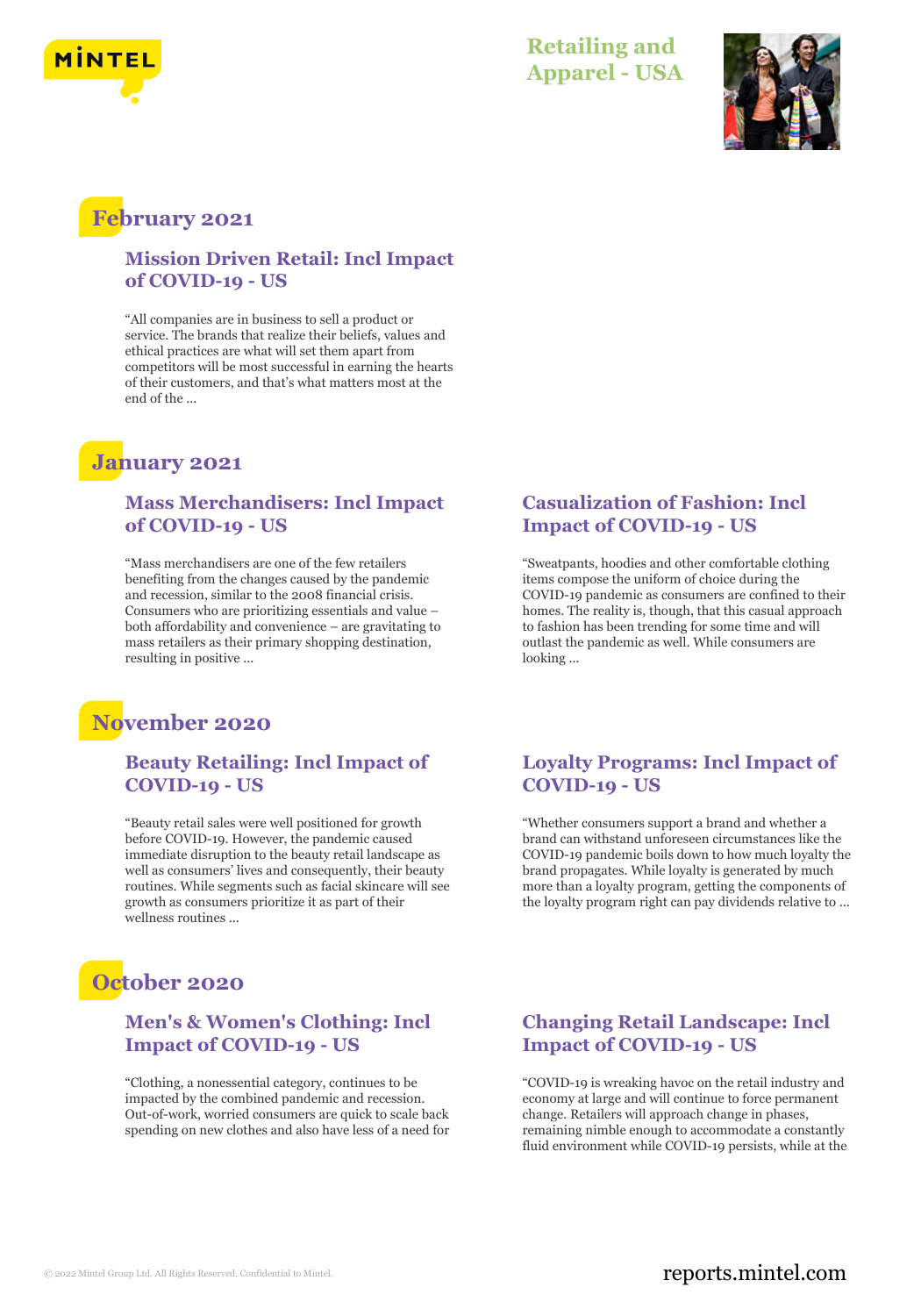



new clothes, with limited events and occasions to shop for. When they do shop, value will ...

## **September 2020**

#### **Digital Advertising: Incl Impact of COVID-19 - US**

"There is an industry adage that says, "In good times you want to advertise, in bad times you must advertise." Following the downturn in economic activity due to COVID-19, an effective digital advertising presence will be necessary for businesses both big and small to drive awareness and growth moving ...

# **July 2020**

#### **Winter Holiday Shopping: Incl Impact of COVID-19 - US**

"A recession and the continuing threat of COVID-19 will have a major impact on how people shop for the winter holidays this year. Many consumers will scale back spending to focus only or mostly on the essentials. They will also choose where and how to shop based on how concerned ...

#### **Men's & Women's Footwear: Incl Impact of COVID-19 - US**

"All retail sectors will be negatively impacted by the COVID-19 pandemic, and the footwear category is no exception. The positive growth pattern of the last five years will change, and sales are expected to decline as consumers limit non-essential spending. The footwear market will be challenged to encourage purchases among ...

### **June 2020**

#### **Traditional Toys and Games: Incl Impact of COVID-19 - US**

"The toys and games industry saw unexpected growth at the beginning of 2020 due to the COVID-19 pandemic.

same time looking ahead to strategically plan for and invest ...

#### **Consumers and the Economic Outlook: Incl Impact of COVID-19 - US**

"The unpredictable pace of the spread of COVID-19 is worrying, but consumers have remained optimistic about their finances throughout this pandemic and the subsequent recession. Time will tell how deeply consumer finances will be affected, but right now, consumers are most definitely holding out hope for themselves, while their confidence ...

#### **The Impact of COVID-19 on Retail and Ecommerce - US**

"While COVID-19 has wreaked havoc on the retail industry and economy at large, retailers can still look for – and capitalize on – opportunities to connect with their current customers or welcome new ones. There are a number of factors consumers will be looking for from retailers and brands now ...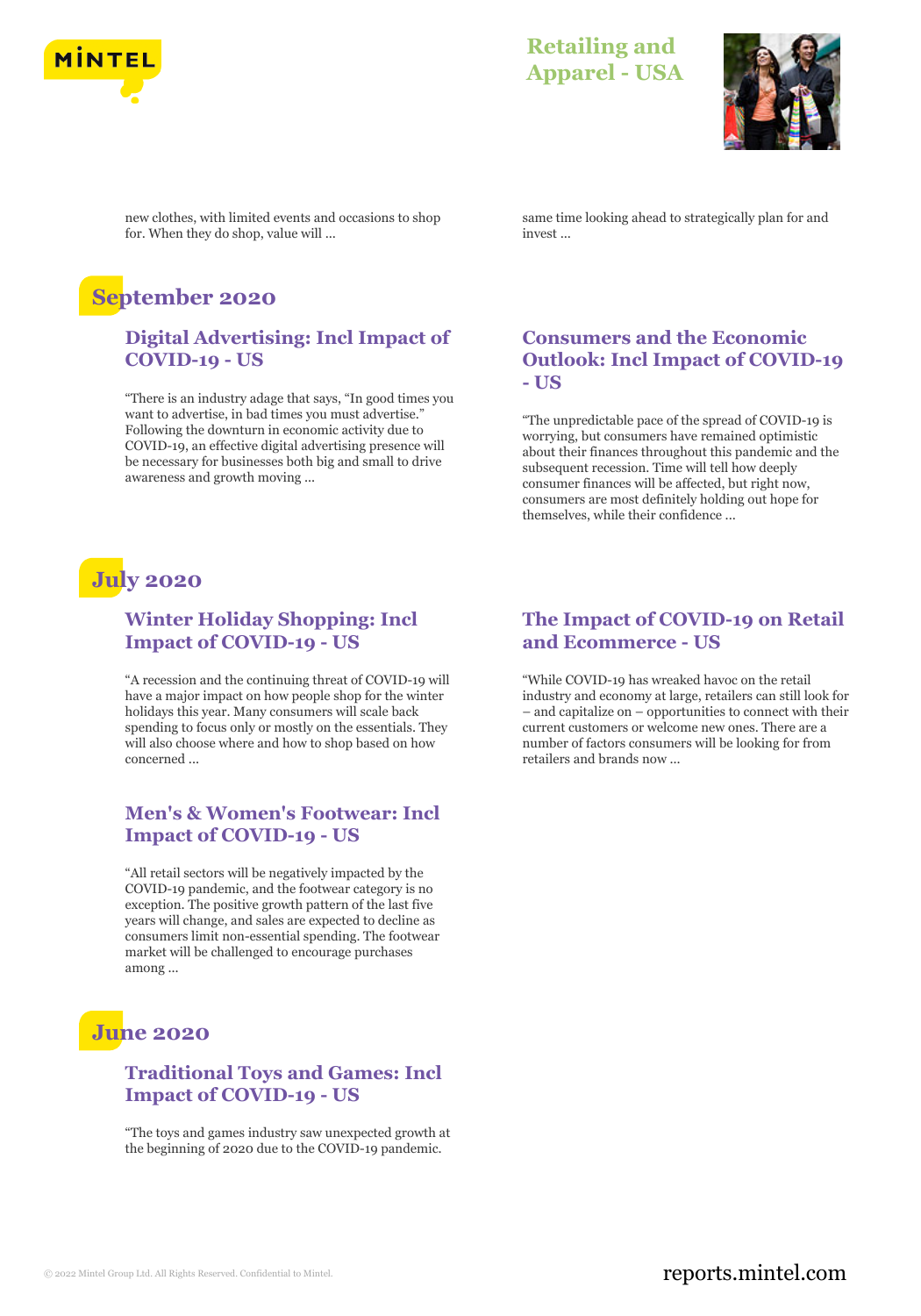



Consumers of all ages are looking for new and entertaining ways to spend their abundant at-home leisure time, and they are turning to toys and games to fill this need. While toys ...

# **May 2020**

#### **Home Decor Retailing: Incl Impact of COVID-19 - US**

"Prior to the pandemic, the home décor category benefitted from small but stable growth which was expected to continue. However, the COVID-19 pandemic and threat of a recession are altering that trajectory. While consumers look to limit their discretionary spending, the extended periods of time at home will create desire ...

## **March 2020**

#### **Convenience Stores - US**

"While fuel sales generate as much as two thirds of total convenience stores revenue and remain a core traffic driver, c-store operators are increasingly turning their attention to in-store categories as the most direct path to increased sales and profits. Still, convenience stores face considerable challenges in categories like foodservice ...

### **February 2020**

#### **Sales & Promotional Events - US**

"Most consumers shop during sales and promotional events throughout the year, driven by the need to find value in their purchases. The definition of value is subjective and can stem from saving money, saving time and energy, or even receiving a superior product or experiences. These nuances ultimately shape how ...

### **January 2020**

#### **Back to School Shopping - US**

"Consumers spend more than \$80 billion getting themselves and their children ready to go back to school. They're mission oriented and bargain hungry and favor retailers who can help them accomplish their goals of

#### **Grocery Retailing: Incl Impact of COVID-19 - US**

"Between 2014 and 2019, multi-outlet sales of groceries continued to rise steadily but slowly. The rapid escalation of the COVID-19 pandemic in March of 2020, however, gave the industry a jolt, boosting sales in the short term but introducing enormous new challenges as well. While the duration and severity of ...

#### **Drug Stores - US**

"US drug store revenues will exceed \$300 billion this year. While the channel has consistently posted gains, the pace of growth is projected to slow down in light increased competition from outside the channel and a shifting consumer preference toward generic drugs over name brands. With new partnerships and new ...

#### **The Circular Economy - US**

"Circular retail options (eg rentals and reselling) aren't just a trend; they're a new way of shopping consumers will consider more often and for a wider variety of purchases. Although it's difficult to determine the size of the circular market, one thing is certain; interest is high across many categories ...

#### **Luxury Fashion - US**

"Luxury purchases aren't exclusive to affluent consumers, as many see value in investing in their appearance. Consumers can rationalize purchasing high quality, high use items and do so from brands that cater